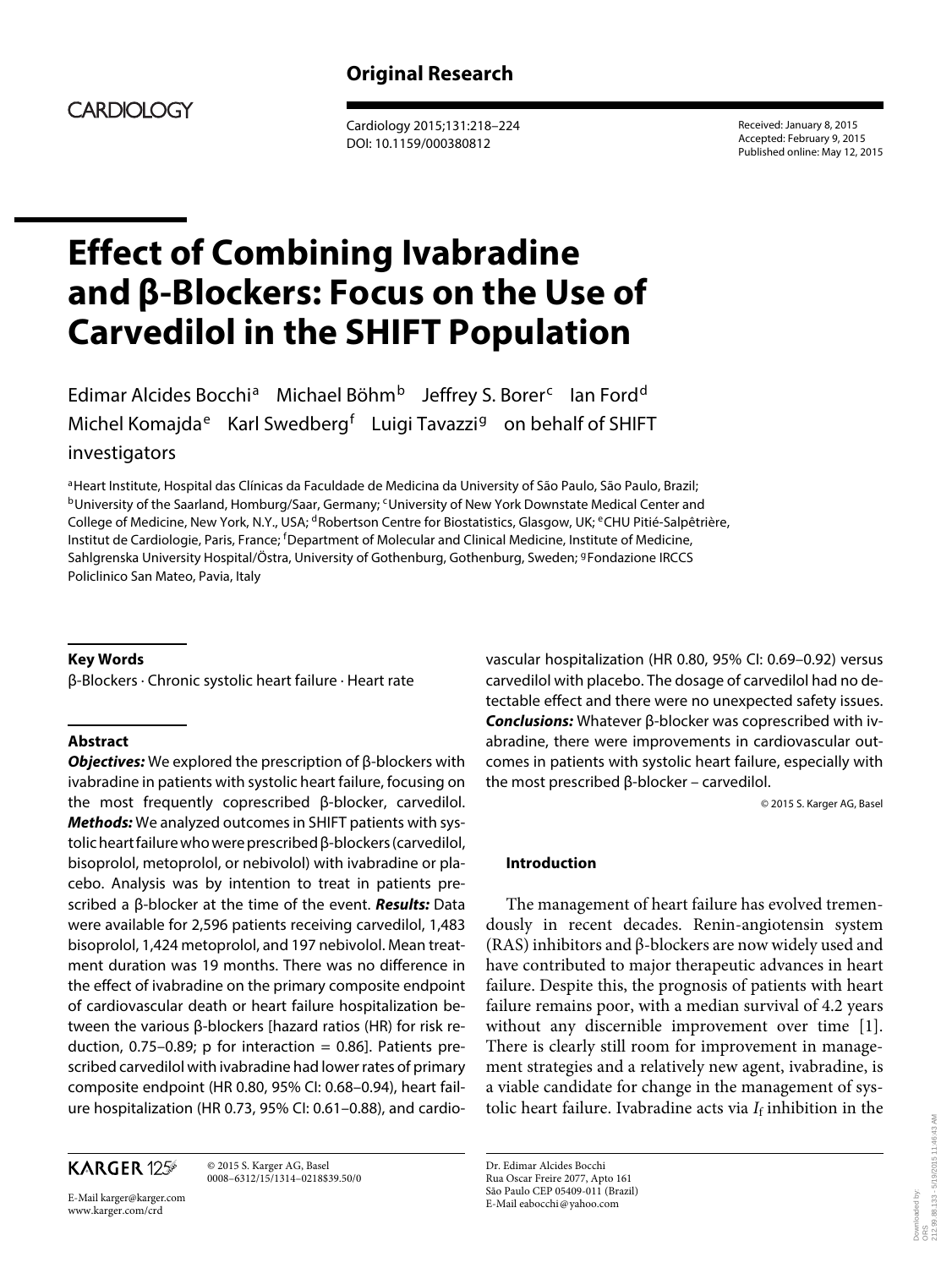sinoatrial node and reduces resting heart rate without altering other cardiac currents or hemodynamic parameters as well as without a negative inotropic effect [2, 3] .

 In 2010, the SHIFT (Systolic Heart Failure Treatment with the *I<sub>f</sub>* Inhibitor Ivabradine Trial) investigators demonstrated that adding ivabradine to neurohormonal blockade improves mortality and morbidity in patients with systolic heart failure in sinus rhythm with a heart rate  $\geq$ 70 bpm [4]. Treatment with ivabradine was associated with a significant 18% reduction in the primary composite endpoint of cardiovascular death or hospitalization for worsening heart failure, a 26% reduction in hospitalization for worsening heart failure, and a 26% reduction in heart failure death. Since the SHIFT results were published, ivabradine has been granted the new indication and has become an increasingly important component in the management of chronic systolic heart failure [5], and has been included in international guidelines for the treatment of chronic heart failure, alongside other evidencebased therapies such as β-blockers and RAS inhibitors [5] .

 The large majority of the 6,505 patients in the SHIFT population were taking a background β-blocker at baseline (89%) [4]. The SHIFT investigators have previously explored the effect of β-blocker dosage on outcomes [6]. They concluded that it was the heart rate reduction obtained with a β-blocker plus ivabradine – rather than the β-blocker dosage – that primarily determined the effect on outcomes. In the analysis described here, we set out to explore the effect of different individual β-blockers in combination with ivabradine on top of other evidence-based therapies in the SHIFT population, with a particular focus on the most frequently prescribed  $\beta$ -blocker – carvedilol [7].

#### **Methods**

#### *Study Design and Outcomes*

 The design of the SHIFT trial has been described in great detail elsewhere [4, 8]. Briefly, SHIFT was an event-driven randomized double-blind placebo-controlled trial carried out in 677 centers in 37 countries. Participants had moderate-to-severe heart failure (NYHA class II–IV) with left ventricular ejection fraction  $\leq 35\%$ ; they were in sinus rhythm and had a resting heart rate  $\geq 70$  bpm (12-lead electrocardiography). Patients had to be on stable background treatment for ≥4 weeks at entry, according to heart failure guidelines in force at the time the trial was performed [9]. Background treatment had been uptitrated as far as contraindications and tolerability would allow, and there was a particular emphasis on optimizing β-blocker dosage as close to the target as possible for each patient before initiation of study treatment. Against this background treatment, patients were randomly allocated to receive ivabradine (initiated at 5 mg b.i.d., which could be adjusted up or down to 7.5 or 2.5 mg b.i.d., according to resting heart rate

and/or symptoms of bradycardia at 14 or 28 days, and then at every 4-month visit thereafter) or matching placebo.

 In the post hoc analysis described here, we explored outcomes in SHIFT patients in subgroups divided according to the type of β-blocker they received at baseline (carvedilol, bisoprolol, metoprolol succinate or tartrate, or nebivolol). The outcome of interest was the primary endpoint, which is a composite of cardiovascular death and hospitalization for worsening heart failure. For the patients receiving the most frequently used β-blocker, carvedilol, we also investigated the following secondary endpoints: the individual components of the primary endpoint, heart failure death, cardiovascular hospitalization, and all-cause hospitalization, as well as safety data.

### *Statistical Methods*

 Baseline characteristics are presented according to treatment group (β-blocker in combination with ivabradine or placebo) using means ± SD for continuous variables and numbers of patients (%) for categorical variables. Baseline characteristics were compared using a Kruskal-Wallis test (continuous variables) or a  $\chi^2$  test (categorical variables).

 The effect of the β-blocker in combination with ivabradine was analyzed in all randomized patients who received the combination of β-blocker with ivabradine or placebo at randomization. The analysis of events was performed exclusively while on the combination; in other words, only events that occurred between the first and last (+2 days) concomitant intake of the β-blocker and the study treatment were taken into account. Hazard ratios (HRs) were estimated between treatment groups (β-blocker in combination with ivabradine versus β-blocker in combination with placebo) based on an adjusted Cox's proportional hazards model with prognostic factors at baseline as covariates (NYHA class II/III or IV, left ventricular ejection fraction, ischemic etiology of heart failure, age, systolic blood pressure, heart rate, and creatinine clearance), and are presented with associated 95% CI. The associated p values were given for the comparison between carvedilol in combination with ivabradine versus carvedilol in combination with placebo. Differences between β-blocker subgroups were tested using a likelihood ratio test for heterogeneity, comparing the model including the interaction term with the model not including the interaction term, to produce a p value for interaction. Treatment effect was also explored in patients receiving different dosages of carvedilol; the dose retained for each patient was that used for the longest time during the study. Due to the low size of these dosage subgroups, only the number of events and incidence were calculated.

 Safety was assessed while on the combination in patients who had had at least one intake of carvedilol and randomized treatment during the study. Safety data were compared using two-sided Fisher's exact tests. Due to the exploratory nature of this analysis, no correction for multiplicity was applied. All statistical analyses were performed by the Biostatistics Division of the Institut de Recherches Internationales Servier using SAS® Software version 9.2.

# **Results**

 We analyzed 2,596 patients on carvedilol (45% of all patients receiving a β-blocker), 1,483 patients (26%) on bisoprolol, 1,424 (25%) on metoprolol (tartrate and/or

Downloaded by: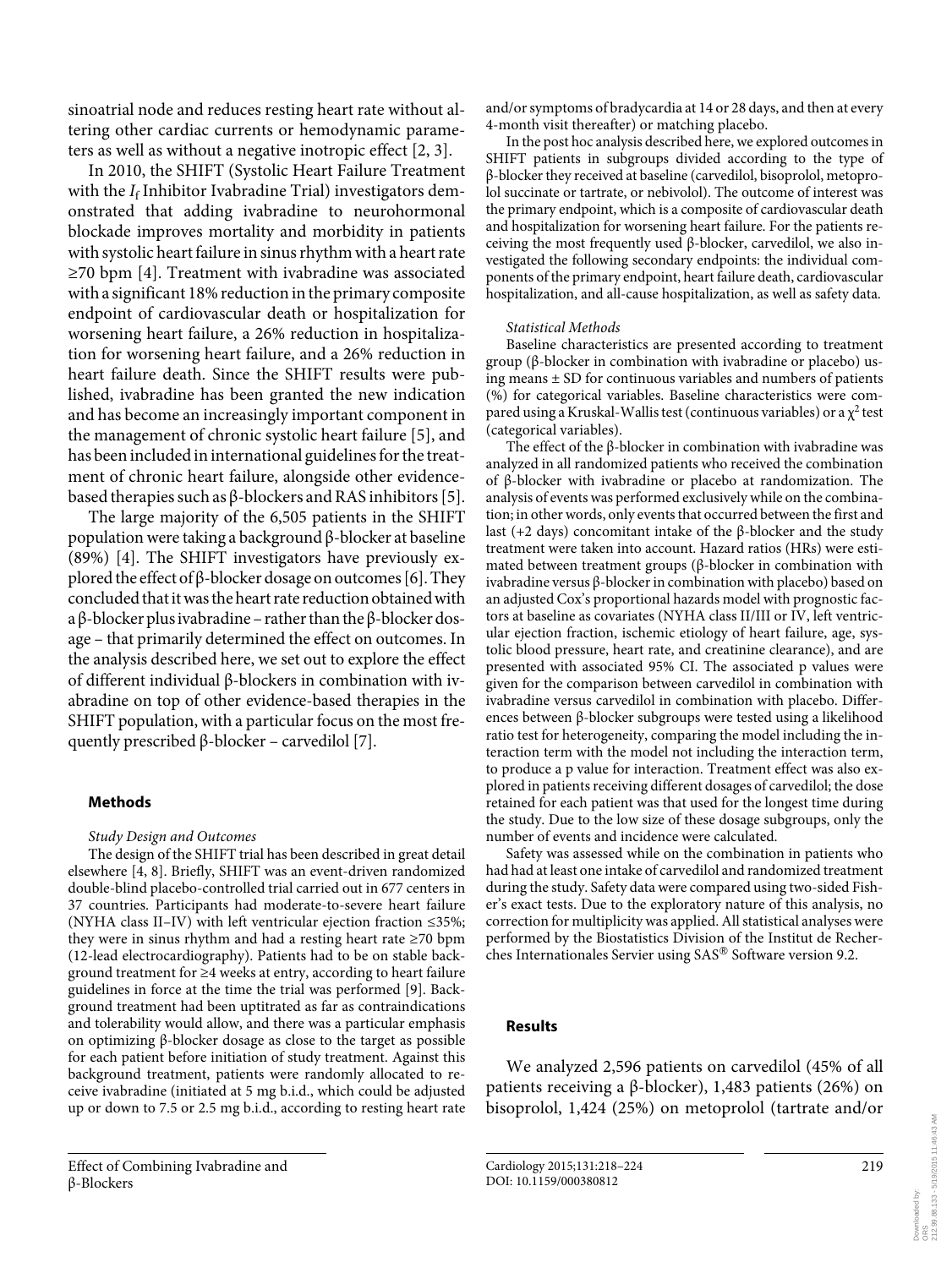|                                          | Carvedilol + ivabradine<br>$(n = 1,318)$ | Carvedilol + placebo<br>$(n = 1,278)$ | p    |
|------------------------------------------|------------------------------------------|---------------------------------------|------|
| Demographic characteristics              |                                          |                                       |      |
| Age, years                               | 59.7±11.3                                | $59.2 \pm 11.8$                       | 0.41 |
| Male                                     | 1,018(77)                                | 973 (76)                              | 0.51 |
| Ethnic origin                            |                                          |                                       |      |
| Caucasian                                | 1,171 (89)                               | 1,141(89)                             | 0.83 |
| <b>Black</b>                             | 25(2)                                    | 26(2)                                 |      |
| Asian                                    | 73 (6)                                   | 61(5)                                 |      |
| Other                                    | 49(4)                                    | 50(4)                                 |      |
| Current smoker                           | 191(14)                                  | 215 (17)                              | 0.25 |
| BMI, $\text{kg/m}^2$                     | $28.1 \pm 5.2$                           | $27.9 \pm 5.0$                        | 0.41 |
| Cardiac parameters                       |                                          |                                       |      |
| Heart rate, bpm                          | 79.5±9.2                                 | $80.0 \pm 9.3$                        | 0.15 |
| Systolic blood pressure, mm Hg           | 119.9±16.0                               | $119.7 \pm 15.5$                      | 0.70 |
| Diastolic blood pressure, mm Hg          | 75.1±9.9                                 | 75.0±9.7                              | 0.46 |
| Left ventricular ejection fraction, %    | $28.1 \pm 5.4$                           | $28.2 \pm 5.5$                        | 0.56 |
| Creatinine clearance, $ml/min/1.73$ $m2$ | 74.8±23.0                                | $75.3 \pm 24.4$                       | 0.80 |
| NYHA class                               |                                          |                                       |      |
| Class II                                 | 709 (54)                                 | 695 (54)                              | 0.53 |
| Class III                                | 598 (45)                                 | 567 (44)                              |      |
| Class IV                                 | 11(1)                                    | 16(1)                                 |      |
| Medical history                          |                                          |                                       |      |
| Duration of heart failure, years         | $3.6 \pm 4.3$                            | $3.7 + 4.3$                           | 0.50 |
| Primary cause of heart failure           |                                          |                                       |      |
| Ischemic                                 | 800(61)                                  | 761 (60)                              | 0.55 |
| Nonischemic                              | 518 (39)                                 | 517 (40)                              |      |
| Myocardial infarction                    | 640 (49)                                 | 617(48)                               | 0.89 |
| Hypertension                             | 819 (62)                                 | 798 (62)                              | 0.87 |
| Diabetes                                 | 414 (31)                                 | 406 (32)                              | 0.84 |
| Stroke                                   | 89(7)                                    | 110(9)                                | 0.08 |
| Atrial fibrillation and/or flutter       | 93(7)                                    | 96(8)                                 | 0.66 |
| Treatment at randomization               |                                          |                                       |      |
| ACE inhibitor                            | 1,009(77)                                | 993 (78)                              | 0.49 |
| Angiotensin II receptor blocker          | 213(16)                                  | 184 (14)                              | 0.21 |
| Diuretics                                | 1,156 (88)                               | 1,108(87)                             | 0.44 |
| Mineralocorticoid receptor antagonist    | 928 (70)                                 | 891 (70)                              | 0.70 |
| Digitalis                                | 345 (26)                                 | 336 (26)                              | 0.95 |
| At least one device                      | 56(4)                                    | 65(5)                                 | 0.31 |
| Implanted ICD                            | 49(4)                                    | 55(4)                                 | 0.45 |
| <b>Implanted CRT</b>                     | 16(1)                                    | 22(2)                                 | 0.28 |

 **Table 1.** Baseline characteristics in 2,596 patients receiving carvedilol in combination with ivabradine or placebo at randomization

 Data are number of patients (%) or means ± SD. ACE = Angiotensin-converting enzyme; CRT = cardiac resynchronization therapy; ICD = implantable cardioverter defibrillator.

succinate), and 197 (3%) on nebivolol. There were 107 patients receiving other β-blockers who were not included in our analysis. The baseline characteristics of the largest subgroup, the 2,596 patients on the most prescribed β-blocker, carvedilol, are presented in table 1 . No statisti-

cal difference was shown between the patients allocated to ivabradine or placebo in any of the β-blocker subgroups (data not shown). Notably, the population was treated according to international guidelines. In the carvedilol subgroup, most patients received RAS inhibi-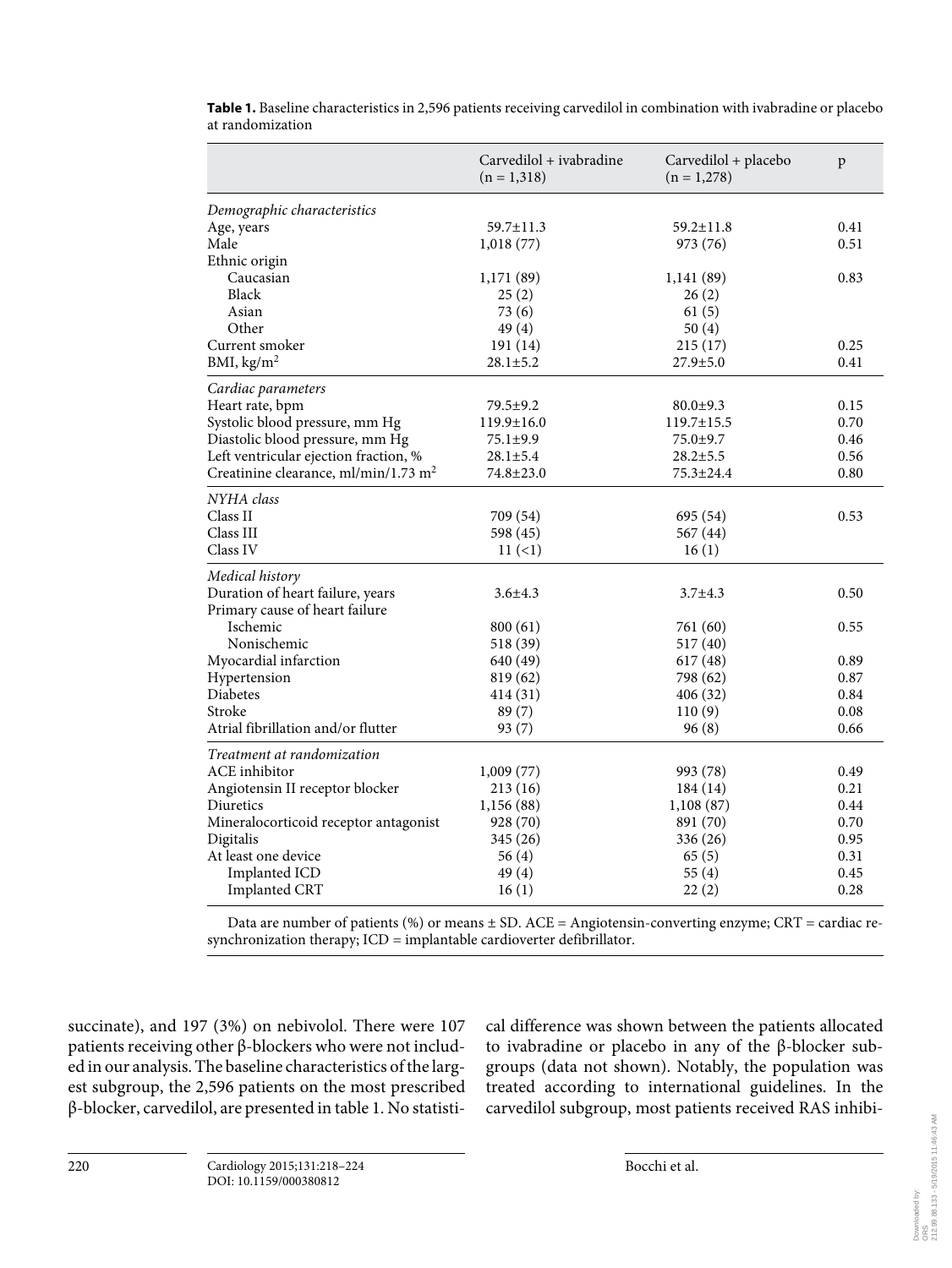**Table 2.** Effect of β-blockers in combination with ivabradine vs. β-blockers in combination with placebo on the composite enpoint of cardiovascular death or hospitalization for worsening heart failure in patients receiving different β-blockers

|            | Patients, n                      |                               | Events, $n$ $(\%)$               |                               | HR (95% CI)         | p for interaction |
|------------|----------------------------------|-------------------------------|----------------------------------|-------------------------------|---------------------|-------------------|
|            | $\beta$ -blocker +<br>ivabradine | $\beta$ -blocker +<br>placebo | $\beta$ -blocker +<br>ivabradine | $\beta$ -blocker +<br>placebo |                     | (heterogeneity)   |
| Carvedilol | 1,318                            | 1,278                         | 268(20)                          | 319(25)                       | $0.80(0.68 - 0.94)$ | 0.86              |
| Bisoprolol | 720                              | 763                           | 112(16)                          | 137(18)                       | $0.89(0.69-1.15)$   |                   |
| Metoprolol | 696                              | 728                           | 97(14)                           | 132(18)                       | $0.75(0.58-0.97)$   |                   |
| Nebivolol  | 100                              | 97                            | 19(12)                           | 22(16)                        | $0.77(0.41 - 1.45)$ |                   |

HR based on an adjusted Cox proportional hazards model with prognostic factors as covariates.

**Table 3.** Effect of treatment with carvedilol in combination with ivabradine  $(n = 1,318)$  vs. carvedilol in combination with placebo  $(n = 1,318)$ 1,278) on cardiovascular outcomes

|                                                       | Events, $n$ $(\%)$          |                          | HR (95% CI)         | p     |
|-------------------------------------------------------|-----------------------------|--------------------------|---------------------|-------|
|                                                       | $Carvediol +$<br>ivabradine | $Carvediol +$<br>placebo |                     |       |
| Cardiovascular death or hospitalization for worsening |                             |                          |                     |       |
| heart failure composite endpoint                      | 268(20)                     | 319(25)                  | $0.80(0.68 - 0.94)$ | 0.008 |
| Cardiovascular death                                  | 98(7)                       | 93(7)                    | $1.04(0.79-1.39)$   | 0.77  |
| Heart failure hospitalization                         | 194(15)                     | 253(20)                  | $0.73(0.61 - 0.88)$ | 0.001 |
| Cardiovascular hospitalization                        | 345(26)                     | 413(32)                  | $0.80(0.69 - 0.92)$ | 0.002 |
| All-cause hospitalization                             | 445 (34)                    | 481 (38)                 | $0.89(0.78-1.02)$   | 0.084 |
| Death from heart failure                              | 14(1.1)                     | 15(1.2)                  |                     |       |

HR based on an adjusted Cox proportional hazards model with prognostic factors as covariates.

tors (77% on an angiotensin-converting enzyme inhibitor and 15% on an angiotensin II receptor blocker), diuretics (87%), and mineralocorticoid antagonists (70%). The mean duration of coprescription of carvedilol in combination with ivabradine or placebo was  $19.2 \pm 9.0$ months.

After 28 days and after 1 year, heart rates were 63.8  $\pm$ 10.7 and  $64.3 \pm 11.1$  bpm, respectively, for patients receiving carvedilol in combination with ivabradine versus 75.2  $\pm$  11.8 and 74.4  $\pm$  12.6 bpm, respectively, for those receiving carvedilol in combination with placebo. Mean heart rate reduction at 28 days and at 1 year was –15.7 ± 10.5 and  $-14.9 \pm 11.7$  bpm in patients receiving carvedilol in combination with ivabradine, respectively, compared with  $-4.7 \pm 10.2$  and  $-5.3 \pm 12.1$  bpm in patients receiving carvedilol in combination with placebo.

The favorable effect of  $\beta$ -blockers in combination with ivabradine compared with β-blockers in combination with placebo on the composite endpoint of cardiovascular death or hospitalization for worsening heart failure was consistent whatever the β-blocker (HRs 0.75–0.89, p for interaction  $= 0.86$ ; table 2). Patients prescribed carvedilol in combination with ivabradine had lower rates of the composite endpoint of cardiovascular death or hospitalization for worsening of heart failure (HR 0.80, 95% CI: 0.68–0.94), heart failure hospitalization (HR 0.73, 95% CI: 0.61–0.88), and cardiovascular hospitalization (HR 0.80, 95% CI: 0.69–0.92) versus those prescribed carvedilol in combination with placebo (table 3). There was no difference in the rate of cardiovascular death (HR 1.04, 95% CI: 0.79–1.39). There were 14 heart failure deaths (1.1%) in the group on carvedilol in combination with ivabradine versus 15 (1.2%) in the group on carvedilol in combination with placebo, which precluded any relevant conclusion with regard to this endpoint.

 Of the 2,596 patients on carvedilol in combination with ivabradine or placebo, carvedilol dosages were evenly distributed throughout the dose range up to the recom-

Downloaded by: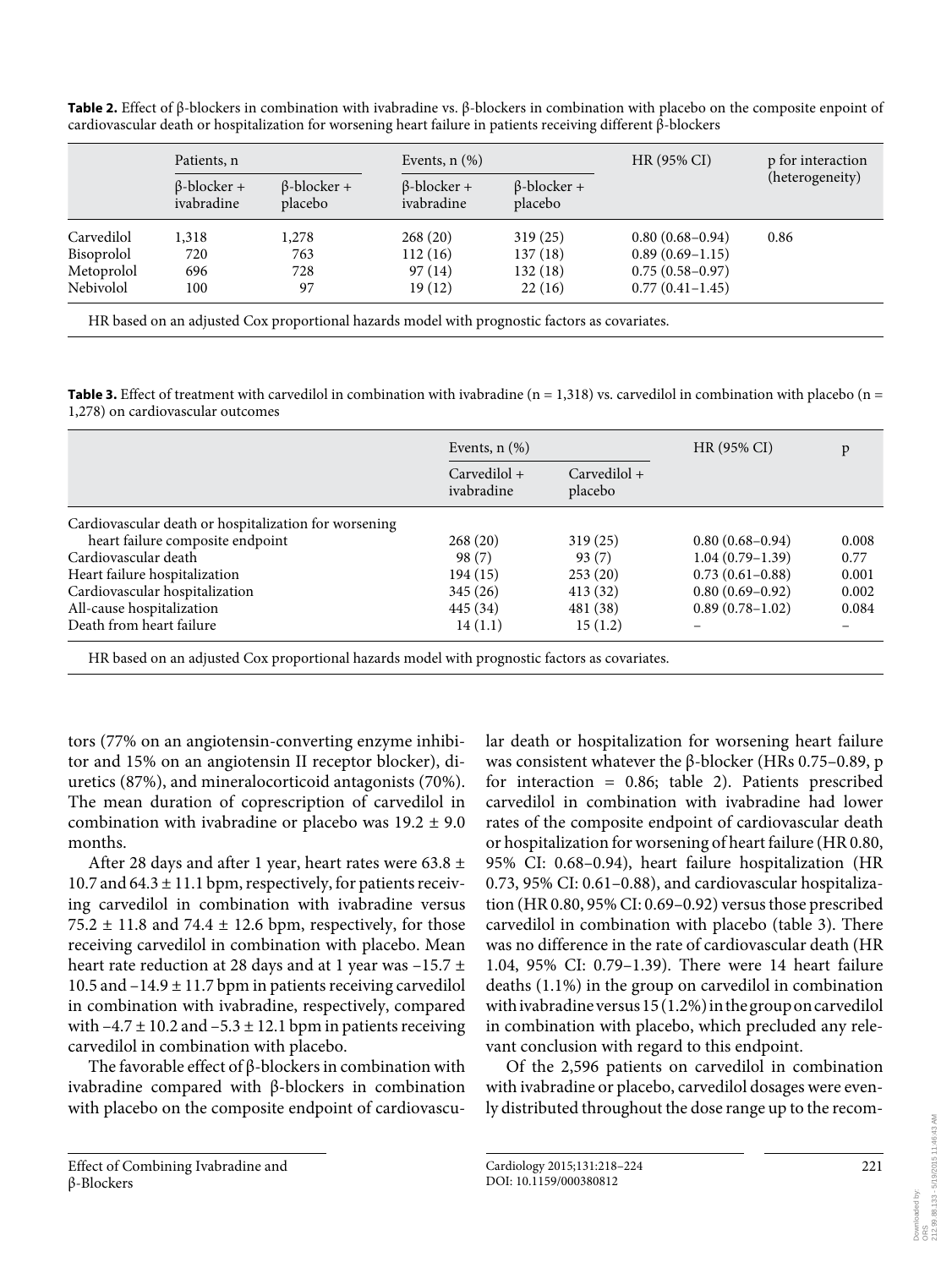mended maximal target of 50 mg/day [9]. A total of 417 (16%) patients received 6.25 mg/day, 626 (24%) received 12.5 mg/day, 587 (23%) received 25 mg/day, and 676 (26%) received 50 mg/day. The remaining 290 (11%) patients received other dosages of carvedilol, which were generally between the lowest and highest of these four dosages. Carvedilol dosage was relatively stable during the study, and 88% of patients continued on the same dosage for the duration of coprescription (89% of the group on carvedilol in combination with ivabradine and 86% of the group on carvedilol in combination with placebo). In the 12% of patients who did change carvedilol dosage, most did so only once during the study. Whatever the dosage of carvedilol, ivabradine dosage was also relatively stable, with 25% patients receiving 5 mg b.i.d. and 75% patients receiving 7.5 mg b.i.d.

 In all the carvedilol dosage subgroups, there were fewer cardiovascular deaths or hospitalization for worsening heart failure events with carvedilol in combination with ivabradine than carvedilol in combination with placebo [carvedilol 6.25 mg/day, 67 (29.1%) vs. 69 (36.9%) events, respectively; carvedilol 12.5 mg/day, 67 (22.3%) vs. 85 (26.2%) events; carvedilol 25 mg/day, 63 (20.4%) vs. 57 (20.5%) events, and carvedilol 50 mg/day, 48 (14.2%) vs. 65 (19.2%) events]. The low number of events in the individual dosage subgroups precluded any formal statistical analysis.

 The safety of carvedilol in combination with ivabradine appeared to be in accordance with previous findings (table 4). There was no evidence for a relevant difference between the different dosages of carvedilol (data not shown).

# **Discussion**

 Our findings in the SHIFT population show that the coprescription of a β-blocker and ivabradine in patients with systolic heart failure is associated with an improvement in cardiovascular outcomes, regardless of the individual β-blocker coprescribed with ivabradine. This is in line with another analysis in this population  $[6]$ , which reported that the effect on outcomes is determined primarily by the magnitude of heart rate reduction with β-blockers and ivabradine, as opposed to the actual dosage of the β-blocker. Our analysis takes this one step further by analyzing the effect of individual β-blockers, notably carvedilol. Carvedilol was the most frequently used β-blocker in patients with systolic heart failure in the SHIFT study. It was also the most widely prescribed

| Table 4. Safety: selected emergent adverse events expected with  |
|------------------------------------------------------------------|
| carvedilol and ivabradine in patients who had taken at least one |
| dose of the combination                                          |

|                           | Events, $n$ $(\%)$          | p                                                       |         |
|---------------------------|-----------------------------|---------------------------------------------------------|---------|
|                           | ivabradine<br>$(n = 1,383)$ | $Carvedilol + Carvedilol +$<br>placebo<br>$(n = 1,361)$ |         |
| All emergent adverse      |                             |                                                         |         |
| events                    | 1,036(75)                   | 984 (72)                                                | 0.13    |
| Heart failure             | 331 (24)                    | 388 (29)                                                | 0.007   |
| Atrial fibrillation       | 118(9)                      | 85(6)                                                   | 0.024   |
| Bradycardia               | 67(3)                       | 8(1)                                                    | < 0.001 |
| Phosphenes                | 33(2)                       | 6(1)                                                    | < 0.001 |
| Hypotension               | 30(1)                       | 41(3)                                                   | 0.12    |
| Fatigue                   | 14(1)                       | 7(1)                                                    | 0.19    |
| Asthenia                  | 11(1)                       | $4 \,(<)1$                                              | 0.12    |
| Hypertension              | 9(1)                        | 17(1)                                                   | 0.12    |
| Second- or third-degree   |                             |                                                         |         |
| AV block                  | 7(1)                        | 8(<1)                                                   | 0.80    |
| Blurred vision            | 5(1)                        | 2(1)                                                    | 0.45    |
| Hyperglycemia             | 2(1)                        | 3(1)                                                    | 0.69    |
| QTc interval prolongation | 1(1)                        | $\boldsymbol{0}$                                        | 1.00    |
| Heart rate decrease       | 80(6)                       | 13(1)                                                   | < 0.001 |
| AV = Atrioventricular.    |                             |                                                         |         |

β-blocker in a European registry including nearly 9,000 patients with systolic heart failure, in which 57% of patients were receiving carvedilol [7]. Similar rates of prescription of carvedilol were reported in the USA in a registry of about 6,000 patients with heart failure [10], as well as in the ESC-HF Pilot Survey, in which carvedilol was prescribed to 43% of patients in 12 European countries [11]. In our analysis, prescription of carvedilol in combination with ivabradine for a mean duration of 19 months was associated with an improvement in cardiovascular outcomes (a composite endpoint of cardiovascular death or hospitalization for worsening of heart failure, hospitalization for heart failure, cardiovascular hospitalization, and all-cause hospitalization) compared with carvedilol in combination with placebo.

 Despite all the recent therapeutic advances, both mortality and morbidity in patients with heart failure remain unacceptably high [1] . Accordingly, there is a need to identify new therapeutic targets and associated strategies. Heart rate is now recognized as both a risk factor and a therapeutic target in heart failure, and its reduction has become an integral part of the management of risk factors in chronic systolic heart failure [5, 12] . Reduction in resting heart rate is a common feature of the modes of action of both

Downloaded by: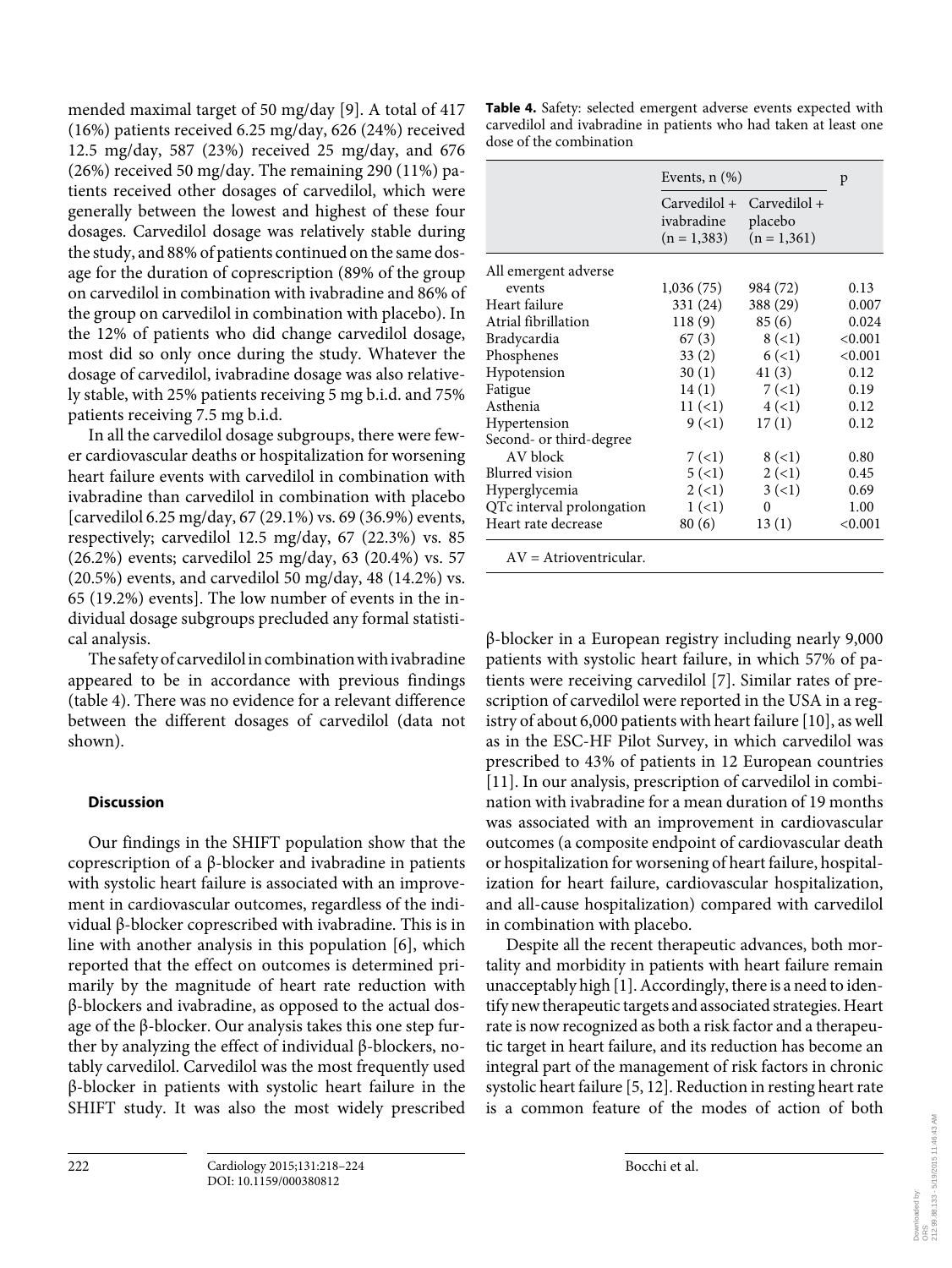β-blockers and ivabradine, though β-blockers have other cardiovascular effects, such as a detrimental impact on myocardial contractility and hemodynamics, while ivabradine has no influence on other cardiac parameters [13, 14] . Furthermore, registry data suggest that heart rate is not adequately controlled in a large majority of patients, despite therapy with  $\beta$ -blockers [15, 16]. In a large prospective observational study including 7,401 European patients with chronic heart failure, 56% had a resting heart rate  $\geq 70$ bpm, despite the fact that 89% of patients were receiving a  $β$ -blocker [16]. This might be related to difficulties uptitrating β-blockers in many patients due to tolerability issues; in addition, some patients might have poor response due to  $β$ -receptor polymorphisms [17]. This implies that other strategies may be necessary to improve heart rate control in these patients. This may explain why ivabradine further reduced major risk associated with heart failure when added to evidence-based therapies including β-blockers. The SHIFT trial results presented herein show that the addition of ivabradine to a β-blocker is safe and effective in patients with chronic systolic heart failure. Moreover, the patients receiving ivabradine appeared no more or less likely to change dosage of carvedilol during the study, which suggests that use of ivabradine does not affect the use of carvedilol – or vice versa – and is reassuring regarding the safety and tolerability of this combination.

 Our results have a number of implications for clinical practice. First, β-blockers are widely used in patients with heart failure, forming the cornerstone of their management together with RAS inhibitors. Our results also imply that β-blocker dosages in heart failure remain stable since 82% of patients on carvedilol stayed on the same dosage throughout the study. On the other hand, many patients have inadequate heart rate control despite the use of β-blockers. Insofar as ivabradine provides additional significant benefits when added to β-blockers, this should be considered in patients with chronic systolic heart failure in sinus rhythm and with a heart rate  $\geq$ 70 bpm in the presence of β-blockade as recommended by the latest heart failure guidelines [5]. Our analysis suggests that combination therapies may be applicable in heart failure, in particular a combination of carvedilol and ivabradine. One major advantage of combination therapies in chronic conditions is improved compliance [18], which implies better overall efficacy of treatment.

 There are a number of limitations to our study. It suffers from all the limitations of a post hoc analysis, though the results are consistent with previous analyses of patients taking  $β$ -blockers in the SHIFT trial [6]. There was no randomized allocation of β-blockers, which were prescribed as a background treatment, using agents and dosages selected by the investigator. The relatively small size of the subgroups, notably for the various dosages of carvedilol, limited the power of the analysis and precluded any formal statistical analysis. In this exploratory analysis, no correction for multiplicity was applied.

# **Conclusion**

 Our findings suggest that the prescription of β-blocker in combination with ivabradine is associated with improvement in cardiovascular outcomes, regardless of the β-blocker used. In patients treated with carvedilol, the most frequently used β-blocker in the trial population, carvedilol in combination with ivabradine improved cardiovascular outcomes and was safe in patients with systolic heart failure in sinus rhythm with a resting heart rate ≥ 70 bpm.

### **Conflict of Interest**

 E.A.B. has received consulting fees from Baldacci and Servier; travel grants from Baldacci, Servier, Berlin Heart GmbH, and Novartis; fees for membership of steering committees from Servier and Novartis; fees for contracted research from Servier and Amgen, and honoraria from Servier. L.T. and I.F. received research grants and honoraria for conducting research as trial committee members sponsored by Servier. K.S. has received research support from Amgen and Pfizer. M.K. is a coprincipal investigator of the SHIFT trial and a member of the Speaker's Bureau for Servier. J.S.B. and K.S. are consultants to Servier and have received honoraria and fees from this company. K.S. is a consultant for Amgen, Novartis, Roche, and Vifor. M.B. has received consulting and speakers fees for Boehringer Ingelheim, Servier, and Medtronic.

- **References** 1 McCullough PA, Philbin EF, Spertus JA, Kaatz S, Sandberg KR, Weaver WD: Confirmation of a heart failure epidemic: findings from the Resource Utilization among Congestive Heart Failure (REACH) study. J Am Coll Cardiol 2002;39:60–69.
	- 2 DiFrancesco D: Funny channels in the control of cardiac rhythm and mode of action of selective blockers. Pharmacol Res 2006;53:399– 406.
	- 3 Deedwania P: Selective and specific inhibition of *I*<sub>f</sub> with ivabradine for the treatment of coronary artery disease or heart failure. Drugs 2013;73:1569–1586.
	- 4 Swedberg K, Komajda M, Böhm M, et al: Ivabradine and outcomes in chronic heart failure (SHIFT): a randomised placebo-controlled trial. Lancet 2010;376:875–885.

Downloaded by:

aded by: